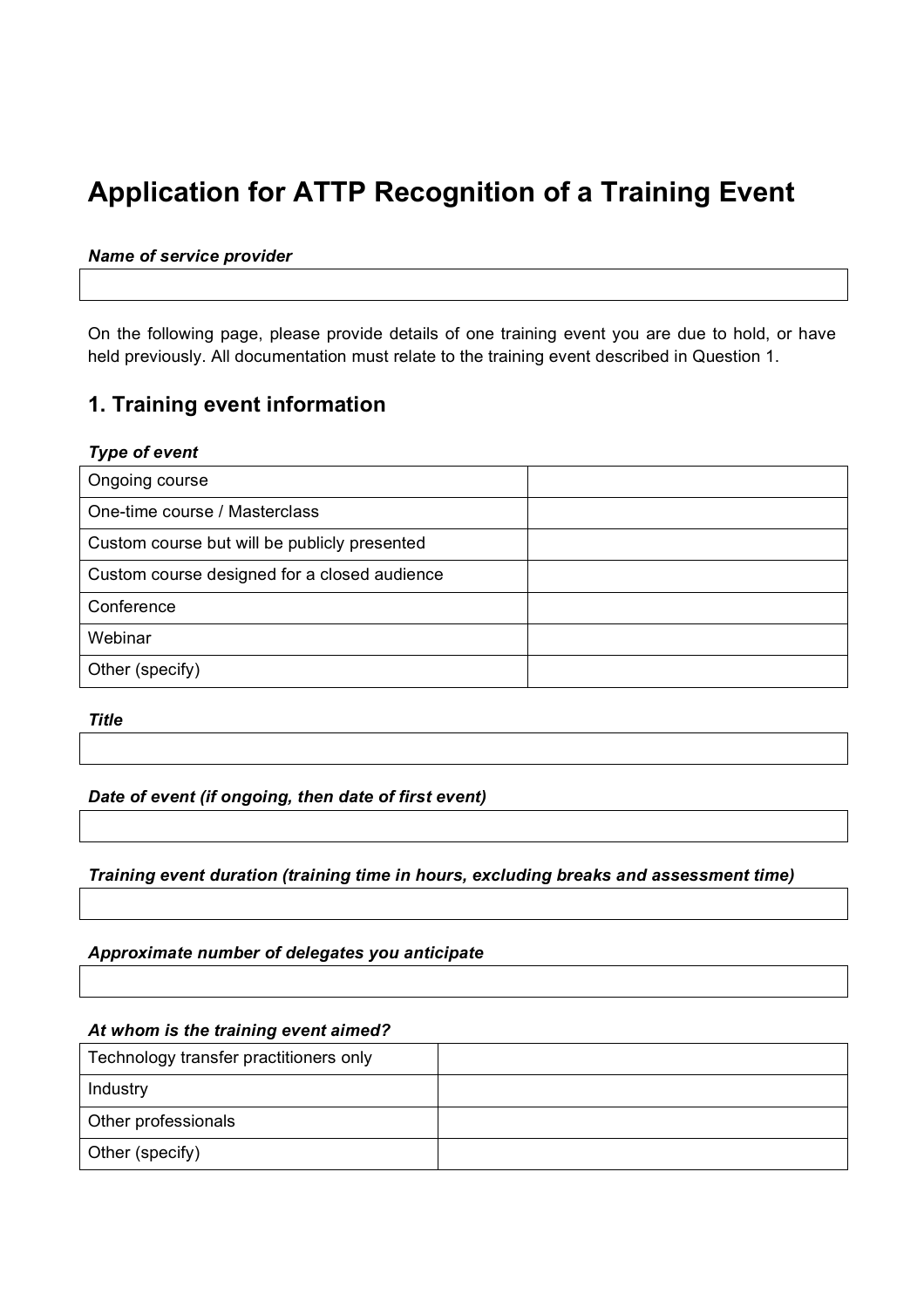## *At what level is the training event aimed?*

| Introductory / basic         |  |
|------------------------------|--|
| Intermediate                 |  |
| Advanced                     |  |
| Update / specialized content |  |
| Other (specify)              |  |

# **2. Training event programme and presentation**

### *Describe the process by which the training event programme is determined*

### *Describe the process by which the speakers are determined*

### *What method(s) of presentation will be used?*

| Lecture                                  |  |
|------------------------------------------|--|
| Group discussion                         |  |
| Workshop e.g. group exercise, role plays |  |
| Coaching and mentoring                   |  |
| Conference papers                        |  |
| Other (specify)                          |  |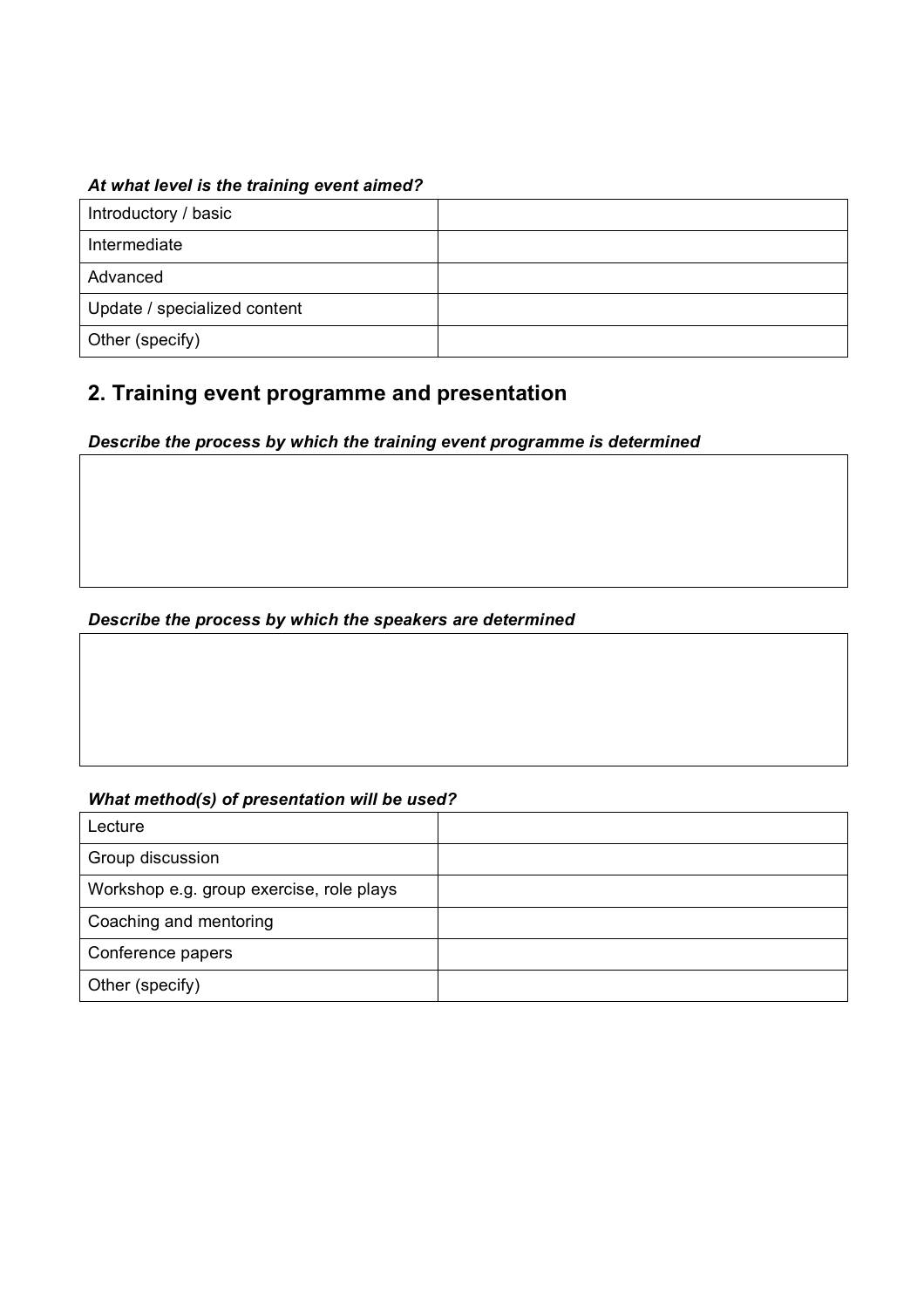# **3. Training event assessment**

#### *Will the participants be assessed on their knowledge gained?*

| Yes                       |  | <b>No</b> |  |
|---------------------------|--|-----------|--|
| If yes, by what method:   |  |           |  |
| Examination               |  |           |  |
| Delegate assignments      |  |           |  |
| Project                   |  |           |  |
| Multiple choice questions |  |           |  |
| Other (specify)           |  |           |  |

#### *Will the participants be asked their opinion of the training event?*

| Yes                     | No |  |
|-------------------------|----|--|
| If yes, by what method: |    |  |
| Paper feedback form     |    |  |
| Online feedback form    |    |  |
| Other (specify)         |    |  |

# **4. Information against training event criteria**

### *Provide the following information for the training event (see guidelines for more information about these criteria):*

| administrative processes?                                                                   |
|---------------------------------------------------------------------------------------------|
|                                                                                             |
|                                                                                             |
| Would you say that the range of speakers is diverse? Please justify your answer.            |
|                                                                                             |
| Is the information presented current and relevant? Please justify your answer.              |
|                                                                                             |
| Was the overall training event designed by tech transfer professionals? Please explain this |
|                                                                                             |
|                                                                                             |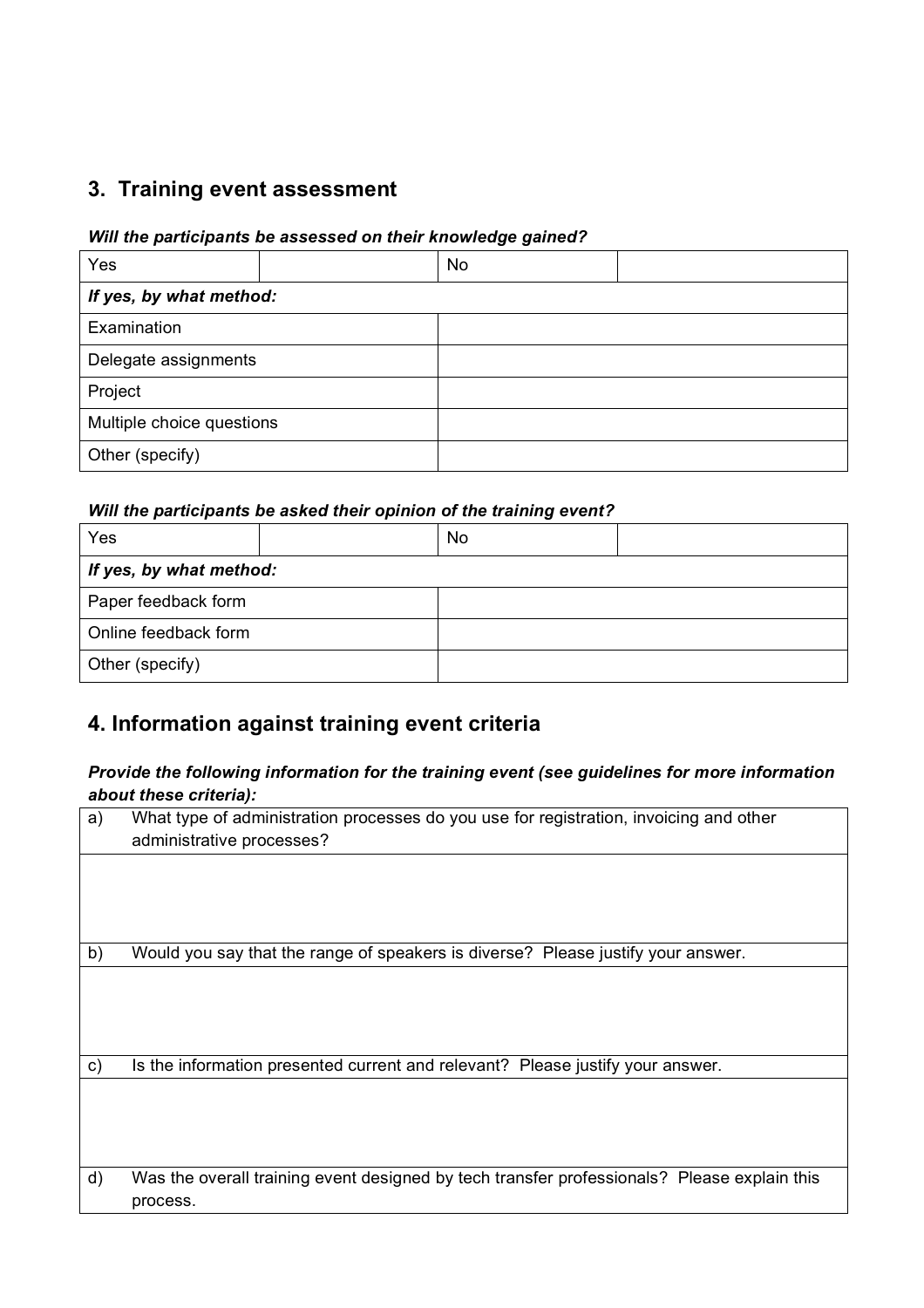| e) | How will delegates provide feedback? What do you do with the feedback?                          |
|----|-------------------------------------------------------------------------------------------------|
|    |                                                                                                 |
|    |                                                                                                 |
|    |                                                                                                 |
|    |                                                                                                 |
| f  | Is there an opportunity for informal networking among the delegates? Please justify your        |
|    | answer.                                                                                         |
|    |                                                                                                 |
|    |                                                                                                 |
|    |                                                                                                 |
| g) | Is there local expert content? Please justify your answer. If there is no local content, please |
|    | explain why.                                                                                    |
|    |                                                                                                 |
|    |                                                                                                 |
|    |                                                                                                 |
|    |                                                                                                 |
| h) | Is there a diversity of presentation formats used? Please explain your answer.                  |
|    |                                                                                                 |
|    |                                                                                                 |
|    |                                                                                                 |
| i) | Who are likely to be the participants? Is it likely to be a diverse audience?                   |
|    |                                                                                                 |
|    |                                                                                                 |
|    |                                                                                                 |
|    |                                                                                                 |
| j) | Will there be speakers (even local speakers) who can bring an international perspective?        |
|    | Please explain your answer.                                                                     |
|    |                                                                                                 |
|    |                                                                                                 |
|    |                                                                                                 |
| k) | Are the facilitators leading technology transfer professionals? Please explain.                 |
|    |                                                                                                 |
|    |                                                                                                 |
|    |                                                                                                 |
|    |                                                                                                 |